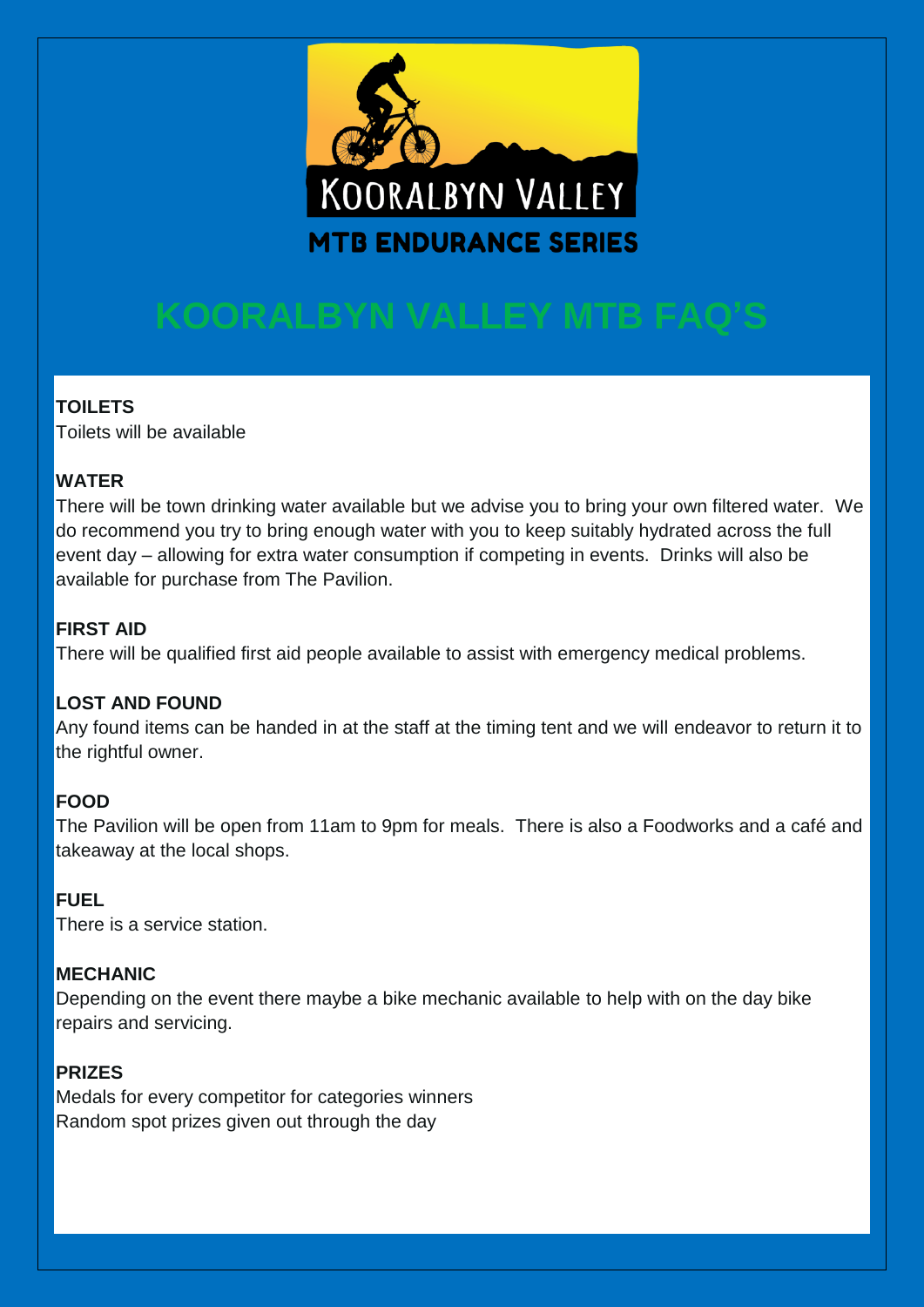#### **Q. Are on the day entries accepted?**

A. Yes there will be a late fee of \$20 and eftpos facilities available.

#### **Q. Is camping available Friday, Saturday and Sunday nights?**

A. Yes, please contact the Ramada Resort Kooralbyn Valley. Cost is \$20 per night. This is paid through the registration. You don't need to contact the resort. There is also accommodation at the Ramada Resort itself. The camping area is accessed via the car park at The Pavilion and it will be first in, first service basis.

#### **Q. Are generators allowed?**

A. Yes, generators of a "silent" variety. Please be respectful of you neighbours when running your generator. User is discouraged between the hours of 10pm and 6am.

#### **Q. Are fires allowed?**

A. You are not allowed to have any fires.

#### **Q. Are pets allowed?**

A. Ramada Resort has plenty of kangaroo's and other animals around, so there is a strict No Domestic Pets allowed on the property.

#### **Q. What should I do with my rubbish?**

A. It is important that we all ensure that the event hub, pit lane, camping and tracks remain rubbish free. We do not have many rubbish bins available, however, we do have large rubbish bins for you to take your accumulated rubbish to. Everyone is responsible for their own rubbish.

#### **Q. Are we allowed to use the Ramada Resort facilities?**

A. Your camping and race fee doesn't include the use of the Resort facilities. You are only allowed to use these facilities if you are a paying guest in one of the resort rooms.

#### **Q. For the 24hr event, does that mean we can party all night long?**

A. Absolutley – party away, However, out of courtesy for those who will be making use of this camping option, please keep noise to a minimum within this area.

#### **Q. Can I ride at the Kooralbyn Valley tracks before the event?**

A. Yes, Kooralbyn Valley MTB tracks are open daily. You just need to sign the waiver at the Ramada Resort Reception.

#### **Q. Is the course marked?**

A. The course will not be completely marked and bunted until the final days prior to the event